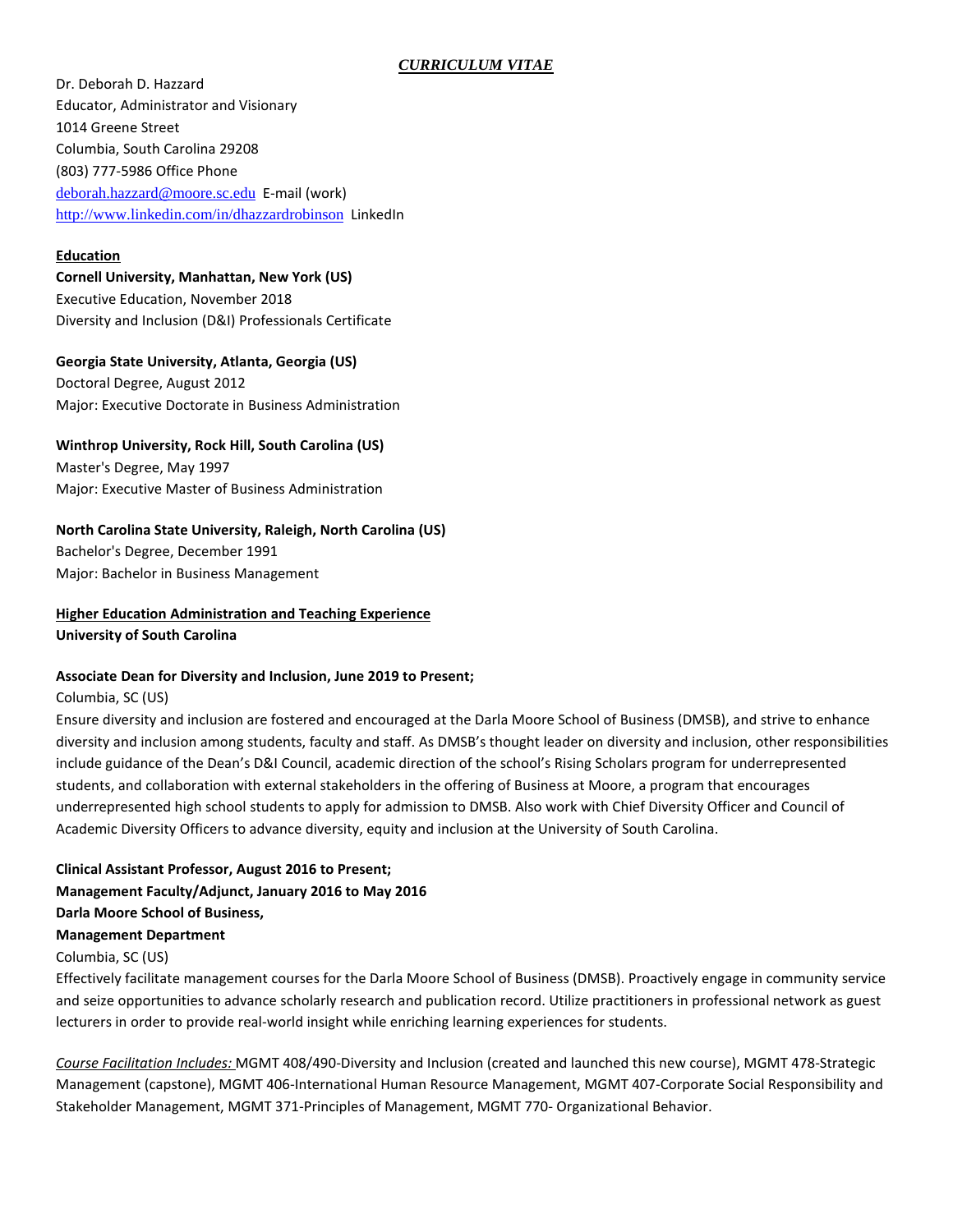*Recent Professional Development Includes:* Women's Leadership Institute 2019; 2018 Society for Human Resource Management (SHRM) Diversity and Inclusion conference; Applying the Quality Matters (QM) Rubric course, August 2018; 2017 Online Learning Consortium (OLC) Accelerate Conference, Orlando, FL, November 2017; 2017 Teaching with Technology-Business and Economics Summit, Chicago, IL, October 2017; Oktoberbest Teaching Symposium, Center for Teaching Excellence-USC Columbia, October 2017; SCWHE--Women of Color Workshop, SC Women in Higher Education, September 2017; 3D's Bootcamp --Intensive Online Course Design and Development Program, Center for Teaching Excellence-USC Columbia, May 2017 - September 2017; SC ReCharge e-Learning Conference, USC Provost's Office and the Center for Teaching Excellence, June 2017; Open Educational Resources (OER) Workshop, University Libraries-USC Columbia., June 2017; New Faculty Academy, Center for Teaching Excellence-USC Columbia, August 2016 - May 2017; Women's Leadership Institute (WLI), Faculty Development /CIBER Program-China (May 2017).

### **Visiting Assistant Professor of Management, August 2013 to May 2016**

#### **School of Business Administration**

## Aiken, SC (US)

Effectively facilitate upper-level undergraduate management courses for a diverse student body. Proactively engage in community service and seize opportunities to advance scholarly research and publication record. Enthusiastically serve on the Courses and Curricula Committee and Distance Education Committee for School of Business Administration (SOBA), at the pleasure of the Dean. Utilize practitioners in professional network as guest lecturers in order to provide real-world insight while enriching learning experiences for students. Serve as an academic advisor for Business students.

*Undergraduate-level Course Facilitation Included:* BADM 345-Business (Writing) Communication, BADM 371-Principles of Management and Leadership, MGMT 374- Human Resource Management, MGMT 477-Organization Theory, BADM 379- Social, Ethical and Legal Aspects of Business, BADM 324-Commercial Law and MGMT 376- Organizational Behavior.

*Professional Development Courses During Spring 2015 Included***:** Crafting Dynamic Classroom Lectures (Center for Teaching Excellence, USC Columbia); 2015 Online Course Development Cohort (USCA Office of Distance Learning); Active Learning Techniques for Any Discipline (Center for Teaching Excellence, USC Columbia).

*Professional Development Courses During Fall 2015 Included:* Turbo-Tech Tuesday: How to Use YouTube Captioning (Center for Teaching Excellence, USC Columbia); Case Method of Teaching Faculty Seminar: Exploring Instructional Dilemma-Short Course (Center for Teaching Excellence, USC Columbia).

*Professional Development Courses During Spring 2014 Included:* Blackboard Learn, Digital Natives, Web 2.0 Technologies, Flipping the Classroom, Promotion and Tenure Workshop, Engaging Undergraduates in Large Online Courses, Managing Student Teams, Turbo Technology: Pechakucha and Poll Everywhere, Powerpoint: Beyond the Bullet Points, Strategies for Getting Students to Read, and Successful Strategies for Online Course Design.

*Professional Development Courses During Fall 2014 Included:* Strategies for Getting Students to Read, Successful Strategies for Online Course Design, Developing Superior Courses Using the Quality Matters Rubric, Seven Ways to Make Your Class Accessible, Adobe Connect, Creating Effective and Interactive Adobe Presenter Presentations, Strategies to Ensure an ADA Accessible Distributed Learning Course, Increasing Student Engagement and Learning through the Flipped Classroom, Best Practices for Implementing an Online Course Development Model, Engaging Online Learners and the Pedagogy of Presence, L.O.O.C. What Technology Dragged in and Online Academic Support Delivery.

#### **Webster University**

## **Adjunct Professor, October 2012 to August 2014**

### Columbia, SC (US)

Competently and effectively facilitated graduate-level business and finance courses at Columbia Metropolitan and Shaw Air Force Base campuses. Developed and executed instructional plan(s) while accurately assessing student performance. Ensured course-level learning outcomes were met while maintaining accurate records of student achievement. Attended faculty meetings and professional development in order to remain abreast of relevant information and developments in field(s) of expertise.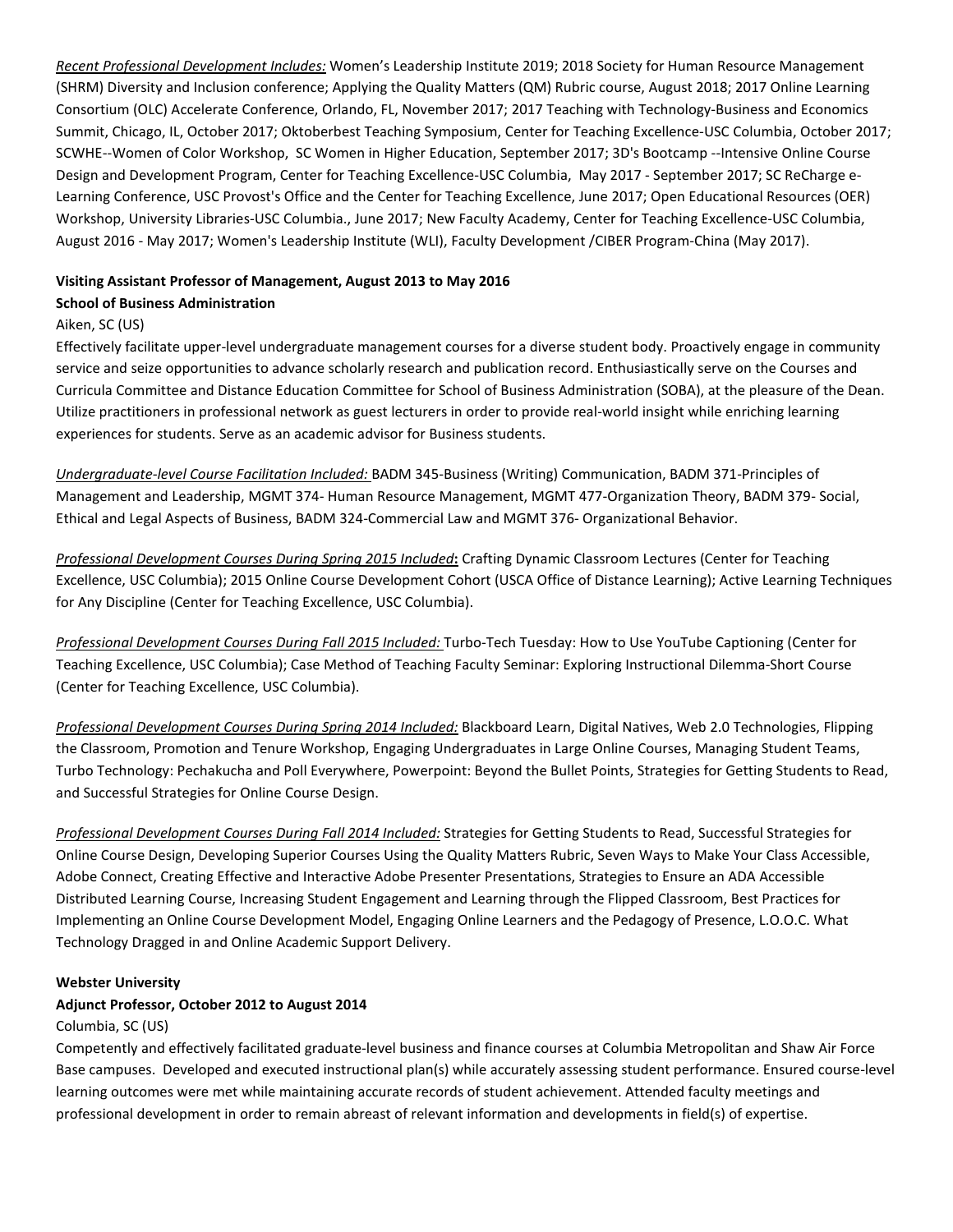*Graduate-level Course Facilitation/Approvals Included:* MNGT 5990- Corporate Responsibility and Society; BUSN 5000- Business; BUSN 5200- Basic Finance for Managers; BUSN 6150- Business Communications and Technology; MNGT 5000/6000- Management; PROC 5820- Operations and Supply Chain Management; and HLTH 5070- Healthcare Financial Analysis.

## **Coker College and Webster University**

## **Adjunct Professor, January 2002 to January 2004**

Fort Jackson, SC (US)

Enthusiastically and energetically taught undergraduate and graduate-level business management and finance courses. Engaged students in course content through the use of real-world, practical examples and experiences to illustrate theories and concepts. Tracked and managed student performance outcomes and relevant data. Ensured course level learning outcomes were achieved.

## **Courses Taught at Other Colleges and Universities (Adjunct Professor Capacity)**

- BA 350—Leadership in Organizations (Undergraduate)
- BM 250—Business Law (Undergraduate)
- BUS 520—Leadership and Organizational Behavior (Graduate)

## **Research Experience: Presentations and Publications**

- Hazzard-Robinson, D. (Presenter & Author), 2018, This is Digital Learning Webinar Series, Pearson, "Using Adaptive Learning Technology in MyLab Management to Transform Learning Environments", Academic, National. (March 2018).
- Hazzard, D. (2017). Increasing Student Engagement While Improving Performance Outcomes: Using Adaptive Learning Technology to Transform Learning Environments. Paper accepted for presentation at the 2017 Oktoberbest Conference in Columbia, SC in October, 2017.
- Hazzard-Robinson, D. (Presenter & Author), 2017 Teaching with Technology-Business and Economics Summit, Pearson, "Increasing Student Engagement while Improving Performance Outcomes: Using Adaptive Learning Technology to Transform Learning Environments"", Academic, National. (October 2017).
- Hazzard, D. (2017). *Protecting Your Brand While Expanding Your Outreach: Using Analytics to Validate Course Migration.*  Paper accepted for presentation at the SC ReCharge Conference in Columbia, SC in August, 2017.
- Hazzard-Robinson, D. (2015). *Mobile Payments: An Examination of Organizational Drivers of Engagement in Emerging Markets and Developing Countries.* Paper accepted for presentation at the International Academy of Business and Public Administration Disciplines (IABPAD) Conference on January 2, 2016 in Orlando, Florida.
- Hazzard-Robinson, D. (2015). *An Examination of Impediments to Mobile Payment Engagement in Emerging Markets and Developed Countries.* Paper accepted for presentation at the Academy of Business Research (ABR) Fall 2015 Conference on November 10-12, 2015 in Boca Raton, Florida. *Received "Best Paper" Award.*
- Rodriguez, L., Lewellyn, P. and Hazzard-Robinson, D. (2014). *Tri-sector collaborations in small communities: not a marriage made in heaven.* Article accepted for presentation at 2015 International Association for Business and Society (IABS) Conference in Costa Rica.
- Hazzard-Robinson, D. (2012). *Social Network Theory in Interorganizational Alliances: An Firm Level Empirical Analysis of Mobile Payment Solutions.* Research-in-progress presented at the International Network for Social Network Analysis annual meeting, March 2012.
- Fortuna, M., Hazzard-Robinson, D. Krupka, J. and Loch, K. (2011). Sustainability and Corporate Social Responsibility Trends: An Empirical Analysis of Drivers, Success Measures and Competitive Value for Multi-National Corporations Within the Information and Communications Technology Industry-. Research presented at the 7th International Conference on Environmental, Cultural, Economic and Social Sustainability, January 5-7, 2011, University of Waikato, New Zealand.
- Hazzard-Robinson, D. (2012). *Social Network Theory in Interorganizational Alliances: An Firm Level Empirical Analysis of Mobile Payment Solutions.* Research-in-progress manuscript presented at the Doctoral Consortium, 1<sup>st</sup> International Conference on Engaged Management Scholarship, June 2, 2011, Case Western Reserve University.
- Fortuna, M., Hazzard-Robinson, D. Krupka, J. and Loch, K. (2011). Sustainability and Corporate Social Responsibility Trends: An Empirical Analysis of Drivers, Success Measures and Competitive Value for Multi-National Corporations Within the Information and Communications Technology Industry. Research presented at the 1st International Conference on Engaged Management Scholarship, June 2-5, 2011, Case Western Reserve University.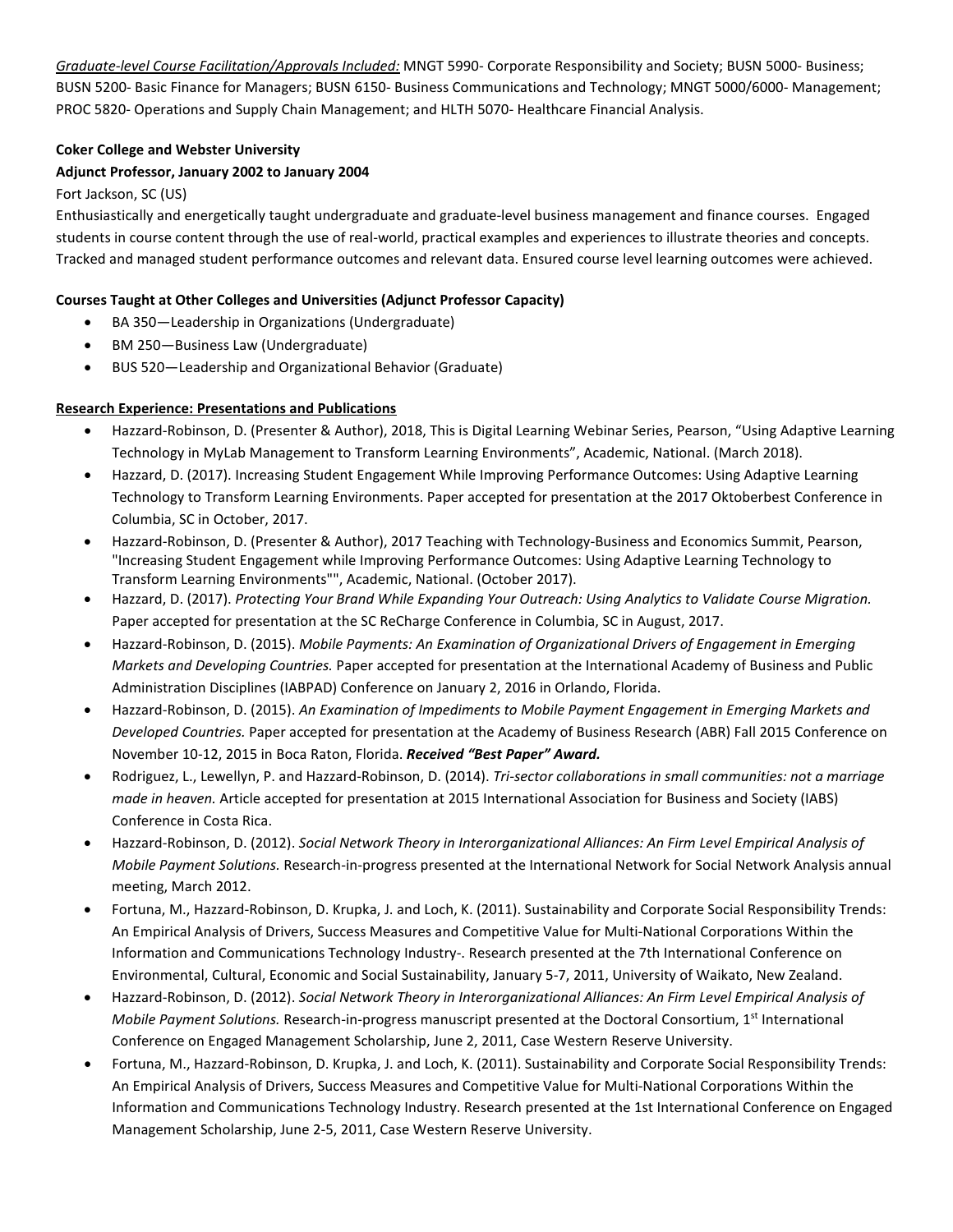### **Service Experience**

- Serve on the University's Faculty Budget Committee (2018-present); Committee Chair (2019—2020)
- Serve as a mentor for the DMSB Rising Scholars program (2018-present)
- Serve as the Faculty Advisor for the Black Business Student Association (BBSA) and Phi Beta Lambda
- Served as co-chair of Diversity in Leadership subcommittee of the Provost's Advisory Committee for Women's Issues (PACWI) (2017-2019)
- Served as a Preston College Faculty Associate (2017-2019)
- Serve on Faculty Advisory Committee at DMSB (August 2016-present)
- Served as a member of the Diversity in Leadership subcommittee of the Provost's Advisory Committee for Women's Issues (PACWI) (2016-2019)
- Serve as Quality Management Peer Reviewer for University of South Carolina (2018-present)
- Serve as Technology Liaison for Management Department at DMSB (September 2017-present)
- Serve on Closing the Gap (CTG) task force at DMSB focusing on Diversity and Inclusion initiatives (July 2017-present)
- Serve on the Business at Moore (BAM) task force (January 2018-present)
- Migrated MGMT 371 from face-to-face to online environment for DMSB following extensive course re-design process (Summer 2017)
- Served as a facilitator and volunteer for IT-ology -teach leadership and business communications workshops (2015-2017)
- Served as President of a community-based nonprofit organization -Blythewood High School Volleyball Booster Club (2014- 2016).
- Actively planned and coordinated two workshops for USC Aiken SOBA upperclassmen held in conjunction with the Student Advisory Board. The focus of the workshops included: business etiquette, dressing for success and interviewing skills/mock interviews (2013-2014).
- Enthusiastically navigated department and university approval structure in order to revamp and restructure BADM 345— Business Writing to meet the changing needs of today's global business environment. The scope of the course was expanded to include an emphasis on effective oral communication, interaction and engagement in an applied business setting. As such, the course name, course description and course learning objectives were modified (2013-2014).

### **Awards, Grants and Recognition**

- \$2,300 Virtual Environments Bootcamp grant from Provost's Office and Center for Teaching Excellence (May 2019)
- \$3,000 Innovative Pedagogy grant from the Provost's Office and the Center for Teaching Excellence for Diversity and Inclusion course development and training (August 2018)
- \$3,000 matching grant from the DMSB Dean's Office -to complement the Innovative Pedagogy grant for Diversity and Inclusion course development and training (August 2018)
- \$10,700+ Curriculum Development grant from the Riegel and Emory Center for Diversity and Inclusion course development and training (August 2018)
- \$500 online course design grant from Provost's Office and Center for Teaching Excellence for migration of MGMT 371 (January 2017)
- \$2,000 3D's Bootcamp grant from Provost's Office and Center for Teaching Excellence for migration of MGMT 371 (May 2017)
- \$500 SCOER (Open Educational Resources) grant from University Libraries and Student Government Association for MGMT 478 course (June 2017)

### **Other Professional Experience**

### **2 Higher Heights, LLC**

### **President and Chief Executive Officer, November 2007 to present**

Atlanta, Georgia (US)

Design and deliver customized leadership development training, diversity and inclusion (D&I) training and online learning strategy. Clients include public and private sector organizations.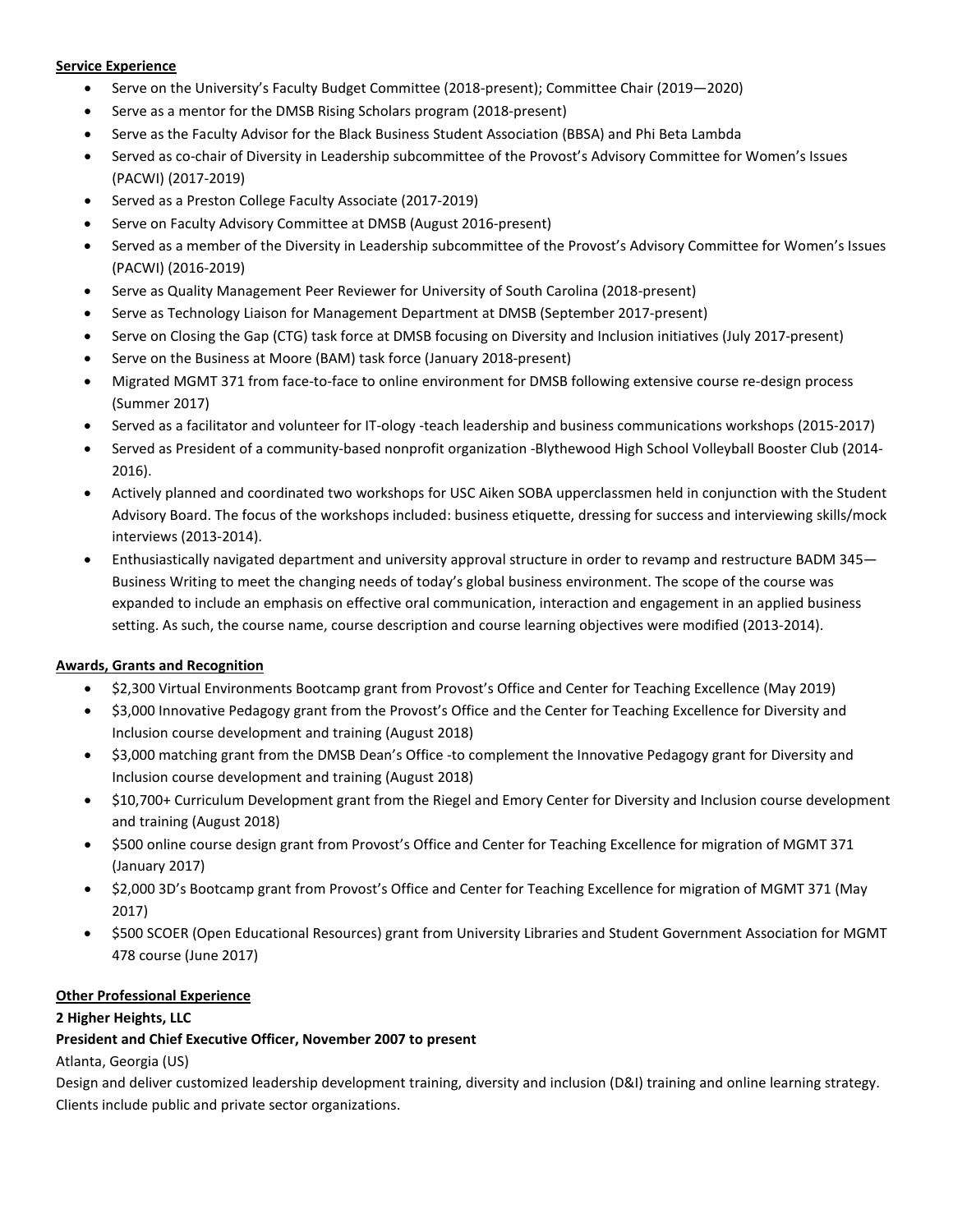#### **DeKalb County Government**

#### **Deputy Director, April 2006 to November 2007**

Decatur, Georgia (US)

Served as the Deputy Director, Administration and Logistics, for a department with 864 personnel and a \$70 million operating budget. Areas of responsibility included Personnel and Payroll, Recruiting, Fleet Management, Facilities Management, Information Systems, Special Projects, Training Academy, Supply Warehouse, Technical Services, Health and Safety. Spearheaded business process redesign initiatives, in partnership with key stakeholders, resulting in improved efficiency and enhanced employee productivity.

Developed aggressive recruiting strategy to fill mission-critical vacancies caused by employee separations. Initiatives included a highly publicized job fair with nearly 1,000 attendees, and the formation of a recruiting task force. Instituted annual training plans for subordinates. Championed process enhancements for employee onboarding, as well as employee separation processing. Revamped training curriculum for new and current employees. Served as chairperson of the departmental Safety Committee.

#### **DeKalb County**

#### **Budget Manager/Financial Services Manager, February 2004 to April 2006**

#### Decatur, Georgia (US)

Responsible for management of approximately \$70 million operating budget. Handled all departmental financial matters including procurement, review and approval of all departmental expenditure requests, and management of \$1 million in federal grants. Instituted strategic planning activities in conjunction with annual budget preparation process. Formed strategic relationships in order to improve efficiency and effectiveness. Audited the department's financial position through review and analysis of financial matters and also managed the department's Bank of America Visa Purchasing Card program. Conducted budget and financial management training for all new supervisors. Spearheaded conversion from a mainframe financial system to the Oracle Financial Management Information System and Automated Purchasing System (FMIS/APS). Developed and delivered customized Oracle training to departmental personnel. Remained the department's subject matter expert on the Oracle FMIS/APS system.

### **Self-Employed**

### **Management Consultant, October 2001 to January 2004**

#### Columbia, South Carolina (US)

Provided strategic management consulting services, technical assistance and capacity building to clients. Major client was the City of Charlotte, North Carolina and its financial partners. Scope of work included performance management, financial management and compliance initiatives. Created and enhanced strategic alliances in order to improve performance, leverage investments and build capacity. Demonstrated ability to serve as a project manager and project coordinator on a variety of projects, initiatives, and business process redesign initiatives.

### **City of Charlotte**

### **Division Manager, March 1998 to October 2001**

### Charlotte, North Carolina (US)

Managed the Employment and Business Services division of the Neighborhood Development department. Responsible for division budget management; federal, state and local grants management; as well as program and personnel management. Division comprised of approximately 30 personnel, including summer employment staff persons. Spearheaded several large scale change management and process reengineering projects. Lead internal self-assessment in preparation for an audit by the Department of Housing and Urban Development (HUD). Audit covered a 5-year timeframe, and resulted in "no findings". Spearheaded the creation of a Compliance Unit to ensure departmental compliance with all rules, regulations, processes, and procedures related to federal programs. Monitored internal compliance as well as financial partner compliance. Served as Division Manager of the new unit. Earned exemplary performance ratings while in the role of Division Manager at City of Charlotte.

#### **Wachovia (First Union National Bank)**

### **South Carolina Community Reinvestment (CRA) Executive, July 1995 to January 1998**

### Columbia, South Carolina (US)

Provided leadership and coordination of Community Reinvestment Act (CRA) initiatives. Spearheaded community outreach activities for bank markets throughout the state of South Carolina. Fielded customer complaints and addressed citizen concerns related to Fair